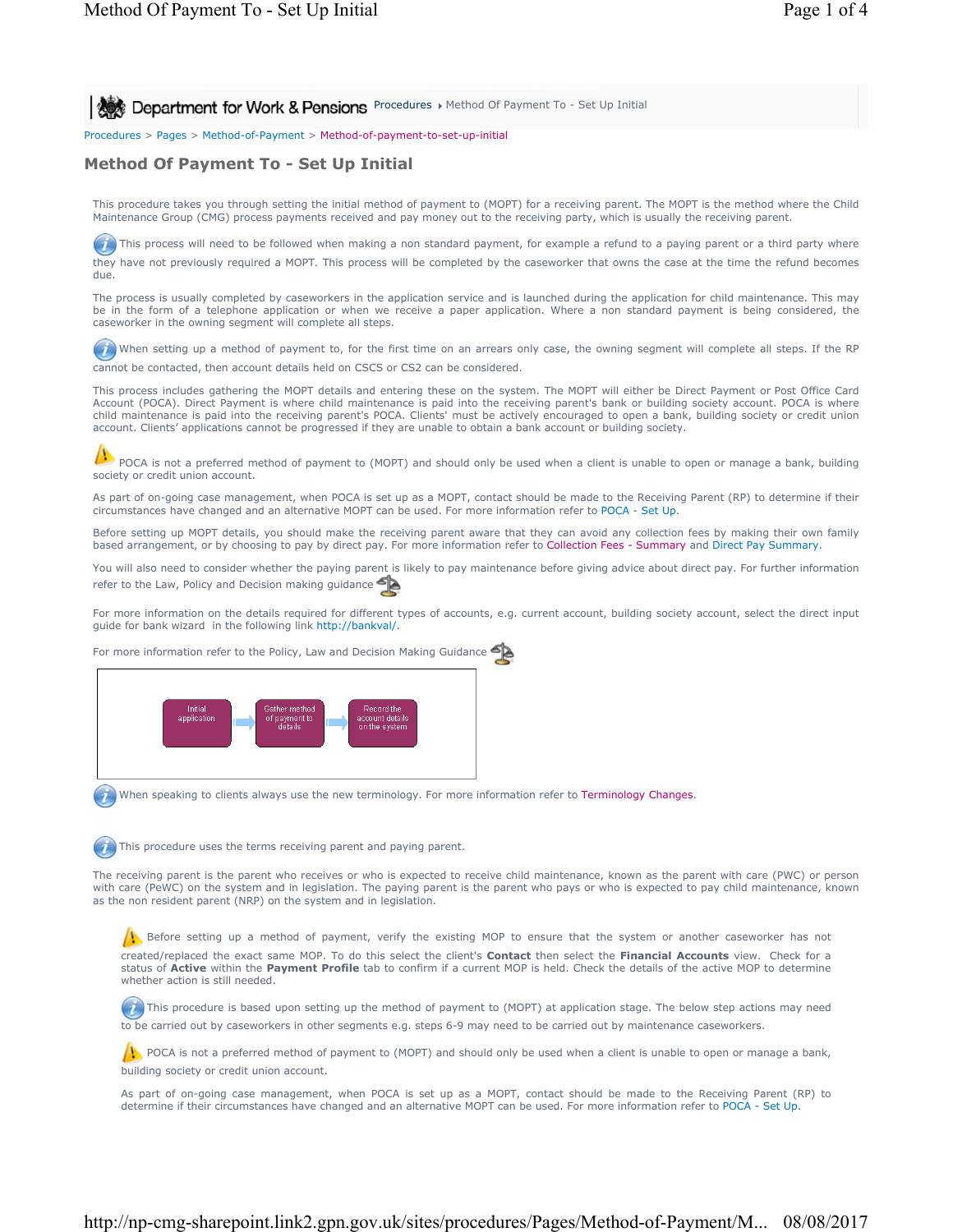Remember to set DEO desire flag in default standing order cases, except in cases where the paying parent is self employed.

## **Arrears only case groups**

When setting up a MOPT for the first time on an arrears only case, the owning segment will complete all steps. If the RP cannot be contacted to gather their preferred account details it is acceptable to use account details held on CSA systems, where the bank account details held have been used to make a successful payment out to the RP in the last 12 months (6 months if CSA hold a POCA account).

# **Initial application**

Before setting up MOPT details, you should make the receiving parent aware that they can avoid any collection fees by making their own family based arrangement, or by choosing to pay by direct pay. For more refer to Collection Fees - Summary and Direct Pay Summary.

Consider whether the paying parent is likely to pay maintenance before giving advice about direct pay. For further information refer to the Law, Policy and Decision making guidance

- 1. To start this process, navigate to the **Contacts** tab and select the receiving parent's surname. Select the **Service Requests** (SR) tab to create an SR, to add the MOPT information. For more information on MOPTs refer to the Policy, Law and Decision Making Guidance
- 2. From the drop down lists select:
	- **Process = Payments**
	- **Area = Method Of Payment To**
	- Sub Area = Direct Payment (paid into bank account) Or Post Office Card Account (POCA)
- 3. Select the SR Number hyperlink and assign the case number to the SR by selecting the case number **Multi Value Group** (MVG) button in the **Case Number** field. If the receiving parent has more than one case you will need to select the relevant one. From the pop up, highlight the required case number and select **Add**.

If you don't assign the case number the SR won't follow the application to the maintenance service.

- 4. Select Create MOP from the Action field and set the SR to In Progress, the Sub Status will change automatically; the system will generate an activity plan for you to follow.
- 5. Confirm the receiving parent's MOPT type and details during the initial application.

## **Application caseworker action**

- 6. Select the **Current Payment Method** MVG to check for an existing MOP. If a MOP exists, close and cancel this the MOPt SR. If a MOP does not exist, continue to **step 7**.
- 7. Record the **account holder name, account type, account number and sort code in to the relevant field.** For more information on the details required for different types of accounts, e.g. current account, building society account, select the direct input guide for bank wizard in the following link http://bankval/.
- 8. Select the Bank Validation button, this will check that the sort code and account number are correct. Bank wizard may return an error code, for more information refer to **Bank Wizard Error Codes** in the **Procedural Exceptions** tab.
- 9. **If the details fail verification and the receiving parent is still on the phone, request the correct details. If the receiving parent cannot**

provide any other bank details but has a POCA, cancel this SR and open a new SR for setting the MOPT as POCA. Where the receiving parent is not contactable by phone, issue letter CMSL3002 and form FT2004. Close the SR as a new SR will be generated when the receiving parent contacts CMG.

Where it has not been possible to contact the receiving Parent to obtain bank details issue CMSL3102 and form CMSF2004. It is the receiving parent's responsibility to provide CMG with MOPT details, if they fail to do this CMG will hold on to any collections made for maintenance until valid MOPT details are supplied.

10. In the activity plan, mark numbers two to seven as **Done** or **Not Required** and return to completing the application.

## **Maintenance caseworker action**

- 11. Open the SR, ensure the SR is **In Progress** and select the **Internal Account Number** field and select the newly created BaNCS number.
- 12. Update the **Resolution Code** to **MOP Accepted e.g. Direct Payment Accepted** and save the record.
- 13. Select the **Send MOP** button, then issue either CMSL3004 for direct payment set up or CMSL3006 for POCA set up. Note that when

issuing the CMSL3004, where the receiving parent has a building society account, you will need to enter their roll number into the **Account Number** field. Mark the remaining activities as **Done**. For more information refer to Letters (Outbound) - Send To Client.

**E** Ensure that the MOP set up date is today's date (i.e. the date that you are currently completing the SR on). If you do not enter this date

the 2012 system will generate an error message '**the set up date cannot be before today's date**'. If you see this message, select **OK** and alter the date accordingly.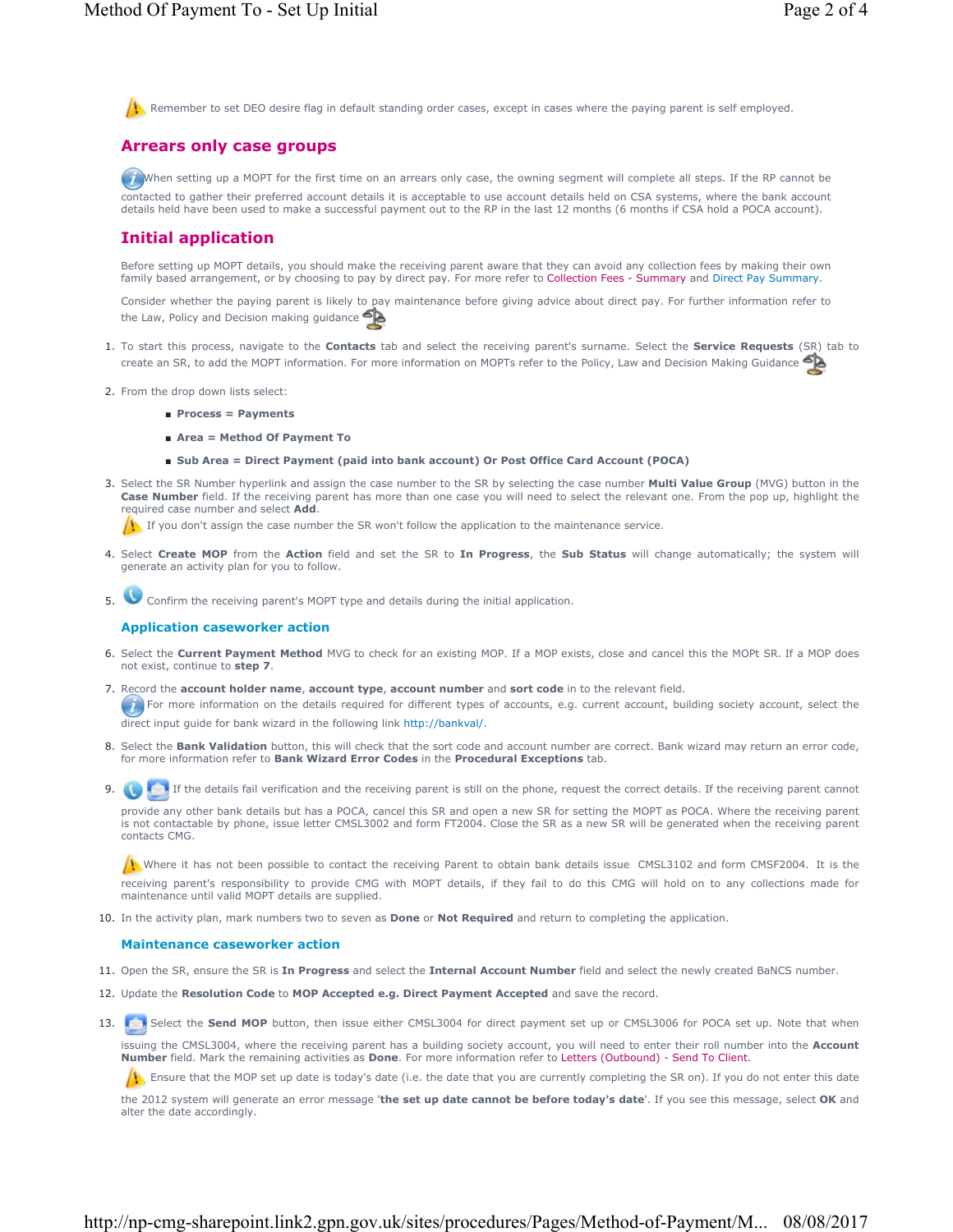14. Set a wait state on the SR for 24 hours to allow any letters to be issued in the batch run overnight. Once 24 hours has passed close the SR by changing the **Status** to **Closed** and the **Sub status** to **Complete**.

Where you have completed the MOPT set up, and it is discovered afterwards that the receiving parent's name is spelled incorrectly, amend the details by following the relevant 'cancel' procedure e.g. Direct Payment - Cancel, POCA - Cancel. These procedures will then allow you to set up the MOPT again with the correct details.

### NI Exceptions

The Charging Warm-Up lines to take for NICMS can be accessed by selecting the following link: NICMS Charging Warm-Up Lines to Take.

## Bank Wizard Error Codes

When using bank validation, warning messages may be displayed. Most of these warning messages are only relevant to the banking industry and can be ignored, however there are some messages that do require you to take action.

## **Method of Payment To (MOPT)**

The following codes may generate when checking a MOPT:

- 007 W Account does not support Direct Credit transactions
- 008 W Sort code does not support Direct Credit transactions
- 100 W This bank branch does not accept FPS payments
- 101 W This account does not accept FPS payments
- 065 W Collection account requires a reference or roll account number. This warning will still display as a reminder even if a roll/reference number has been entered.

If you receive any one of these, confirm the details entered with the client or obtain alternative details or a different MOPT.

### **Modulus check failure**

If a modulus check failure is received, ask the client if the bank account is new. If the account is new it may not be verifiable by Bank Wizard yet, obtain alternative details or a different MOPT.

If the account is an older account check the bank details supplied in Bank Wizard manually. Bank Wizard will confirm if the account number matches the sort code and if the account supports the proposed MOPT. If a manual Bank Wizard check suggests that the details are correct, the account is not new and the proposed MOPT is supported raise an incident, alternatively obtain alternative details or a different MOPT.

#### CMSL3002 We need some information from you

To ask the receiving parent for bank/ building society 'account' details – we could not verify the details supplied.

All fields in this letter are system generated, no manual intervention is required.

#### CMSL3004 Confirmation of your bank or building society account details

Letter to the receiving parent to confirm bank/building society details have been set up to make payments to. Includes that CMG can only pass on payments received from the paying parent.

### CMSL3006 We've set up your payments

Inform receiving parent that POCA has now been set up

All fields in this letter are system generated, no manual intervention is required

#### FT2004 Your bank or building society details

Form the client uses to complete their bank details

Collection Fees - Summary Direct Pay Summary Direct Payment - Set Up Direct Payment - Cancel Letters (Outbound) - Send To Client POCA - Set Up POCA - Cancel

Terminology Changes

Automated Financial Transition Arrears